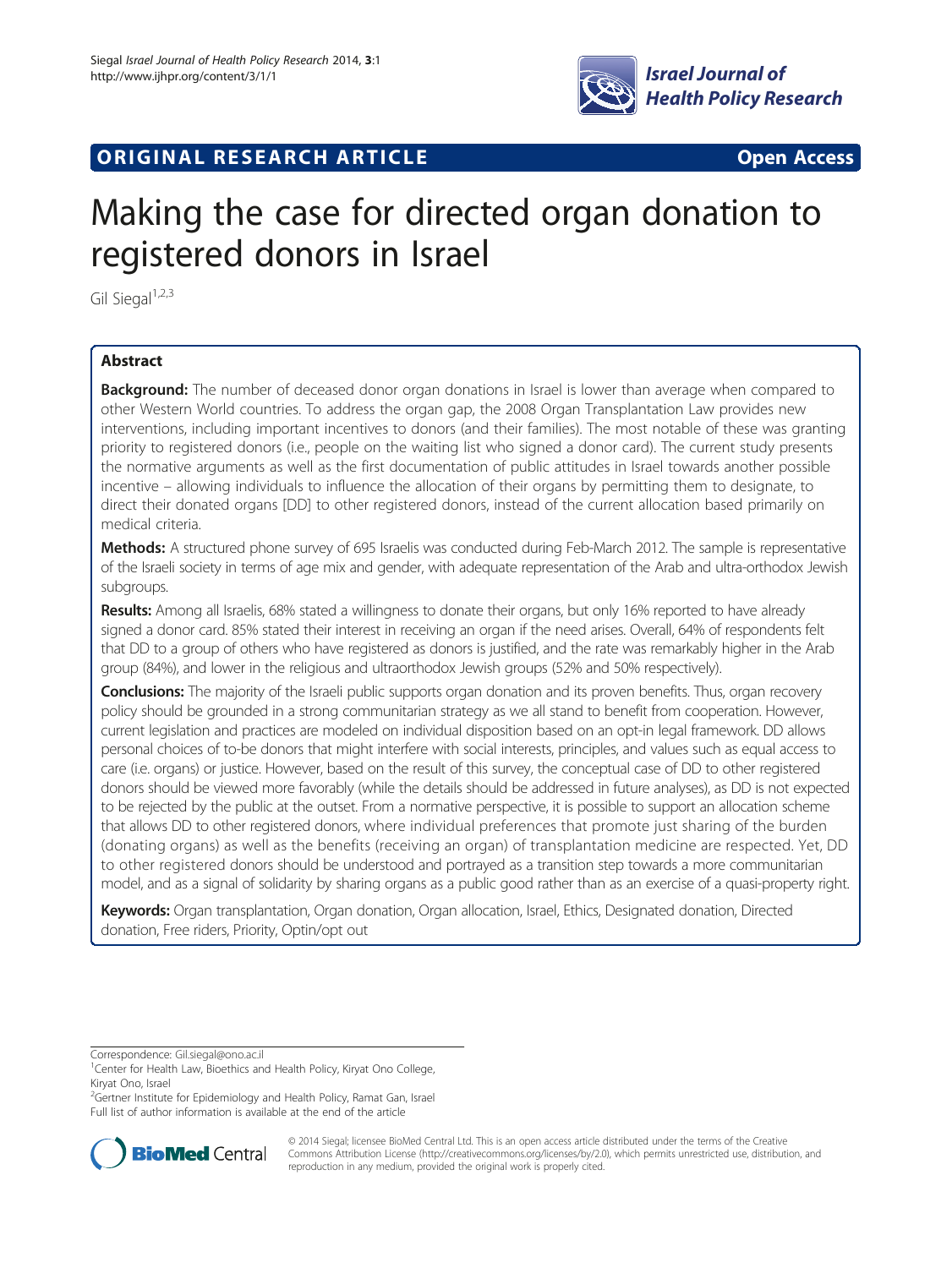# Background

Ever since the possibility of saving lives by using others' organs became a reality, delineating acceptable avenues of retrieving these organs has been a matter of constant debate. The discussion becomes ever more intense due to an undeniable harsh truth – patients on waiting lists for organs die only because we cannot find them the vital organs they desperately need. Thus, the lethal unsupplied demand creates an ethical and social imperative to do better in meeting these patients' needs [\[1](#page-6-0)]. The challenge is to design a policy that will increase the supply of organs without significant secondary harms (such as creating social segregation, increasing discrimination, or engaging in unethical conducts such as coerced retrieval).

Organs can be retrieved from live donors (in this case only non-vital organs such as one kidney, or partial liver or lung transplants), or from deceased donors, which obviates the physical harm to live donors but is associated with a wide range of psychological, religious, and behavioral obstacles to organ retrieval. This article pertains mostly to the latter option, and explores whether granting individuals some level of control over the disposition of their post-mortem organs ("directed, designated donation", hereinafter DD) can increase the number of people willing to become donors, as family members rarely disregard the explicit wishes of donor card holders.

Several policies designed to increase organ donations have been implemented in recent years, including easier ways to document a willingness to donate (online registries, annexes to drivers' license), massive public awareness campaigns, increasing live donation (mostly between family members), and offering various non-pecuniary benefits (as monetary incentives were rejected by most jurisdictions and international organizations) [\[1](#page-6-0)].

For many years, Israel has ranked lower-than-average in its retrieval rate from deceased donors; only 16% of adult Israelis in relevant ages signed donor cards and 45% of families consent to deceased donation, yielding a very low rate of 6-9 per million population (the current population is around 8 million), compared to 35, 25, 17 in Spain, France and the U.K. respectively [\[2](#page-6-0)]. As a result, Israel faces a chronic state of unsatisfied demand, with over 1,000 patients on the waiting list, some of them for over 4 years. Approximately 100 Israelis die annually only for the lack of a life-saving organ [\[3](#page-6-0)].

In 2008, the Israeli parliament (the Knesset) enacted a new Organ Transplantation Law designed to increase the performances and coordination of transplantation medicine in Israel, and to increase the availability of organs [\[4](#page-6-0)]. Among its provisions was an innovative plan for creating incentives for both live donation and deceased donation. Under the new law, live donors receive a uniform sum of money as compensation for the monetary loss reasonably attributable to procedures associated with organ removal and for the reimbursement of the donor's expenses. In addition, donors are exempt from paying the health tax for a significant period of time and receive a Certificate of Recognition; they are also exempt from entrance charges to national parks.

As for deceased donors, the focus of this paper, the National Organ Transplantation Center bears their burial costs. The law also authorizes the Health Ministry to offer a reward to a person, or to his relative (either during the person's lifetime or after his death) for agreeing to donate the deceased person's organs. So far the Health Ministry has only authorized reimbursement of memorial expenses.

Importantly, the 2008 law authorizes the Steering Committee of the National Organ Transplantation Center to give priority to patients on the waiting list who have signed a donor card, should they or a first-degree relative need a transplant, as part of the effort to encourage the signing of donor cards and increase organ donations [\[5](#page-6-0)]. In other words, for the first time, the allocation criteria incorporate a non-medical criterion, a step which raises ethical concerns [\[6](#page-6-0)]. This policy has been in effect since April 2012, and during December 2012, a massive multilingual media campaign was launched to inform the public of their chance to receive preferred status on the waiting list by signing donor cards. The effect of 'preferred status' on the size of the donors' pool remains to be studied, although early indications demonstrate a positive effect [[7\]](#page-7-0).

#### Designated/directed donation

DD refers to the ability of a prospective donor to influence the allocation process by identifying designated recipient/s. DD can be complete/inclusive (where all organs are designated), whereas in *partial DD* the donor indicates her wishes regarding the disposition of a particular organ, leaving other organs to the general allocation pool. The underlying supposition is that some people refrain from donation because they do not know who will receive their organs. Reasons for wanting to designate vary – donating to a family member or a close friend in need, to a member of my race/religion etc. Clearly, it is easy to see how some of such reasons will generate resistance (e.g., racial/ethnic preference) while others seem [more] permissible ("first save my son"). Such people will be more willing to donate their (or their family member's) organs if the donor (or family members) has the prerogative to designate or influence who will be the recipient, as is currently the practice in live donation. Such a prerogative seems problematic, [\[8](#page-7-0)]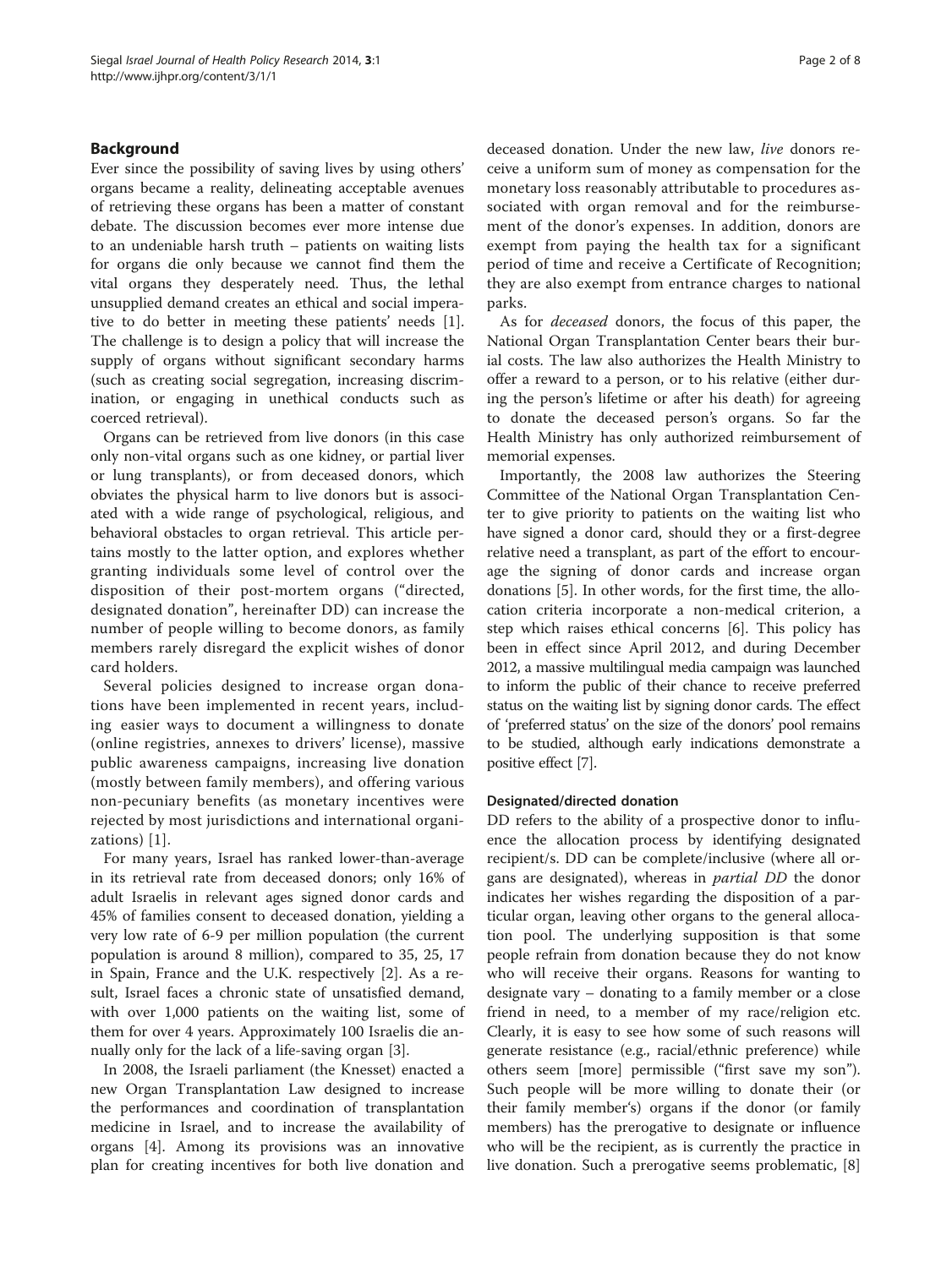especially in the unique Israeli context– a multi-ethnic, [[9\]](#page-7-0) multi-religious immigration society. Thus, carefully carving acceptable criteria for designation becomes essential [\[10\]](#page-7-0).

We present the first documentation of public attitudes towards DD in Israel, where the criterion for designation is 'DD to other Registered Donors' [DDRD]. The designated group is open to all, thereby potentially negating claims about allocation based on discrimination, racism, social status etc. [[11\]](#page-7-0). This is not the first probe of this option: In the US, the National Organ Procurement and Transplantation Network recognizes the legitimacy of DD, [\[12](#page-7-0)] and LifeShareres, an American nongovernmental organization, has been promoting DDRD, but with very limited acceptance – after 10 years, only some 16,000 individuals have joined this initiative [\[11,13](#page-7-0)]. In face of the inability to mobilize the American audience toward DD, it is of interest to evaluate the extent to which DD and DDRD resonate with the public in a different society.

One must differentiate 'DD to other registered donors' [DDRD] from 'preferred status' on the waiting list for registered donors. While the advantages given to registered donors seem similar, there are important differences between the two options. First, the locus of decision changes – while in 'preferred status' the allocating body accepts the donor's organs and allocates them according to its criteria (which now include preferred status to organ card holders), DD allows the donor-to-be to shape the process and to exert some discretion on who gets her organs, an important demonstration of autonomy while she is alive (a will-like power). Second, 'preferred status' merely adds points to a candidate, and will be the decisive factor only if both candidates' medical criteria are similar (same number of points by the allocation algorithm). In DD, someone lower on the waiting list but part of the "registered donors" club should get these organs first. While this might seem harsh at first sight, the corrective measure is simple – join the club (which is open to all). Finally, DDRD brings more forcefully to light the collective engagement needed to overcome the organ shortage –if we all prospectively join in, we all stand a much higher chance to get an organ if the need arises. Preferred status seems to reflect more of an individual risk management – the registration aims at improving individual's chances over others'. DDRD attempts to minimize free riding on a larger, social scale by restricting non-donors' access to organs.

# Methods and study design

(For detailed description of the methodology see [Appendix](#page-5-0) [1](#page-5-0) and Figure [1](#page-3-0)):

A structured phone survey of 695 Israelis containing 26 questions was conducted by Dahaf – Public Opinion Research Institute, Tel Aviv, during Feb-March 2012. The sample is representative of Israeli society in terms of age mix and gender (confidence level 95%, confidence interval 4%) with adequate representation of the Arabs and ultra-orthodox Jews subgroups. By 'Israelis' I refer to a legal status of individuals registered as being citizens of the State of Israel, being subject to its laws and being educated and cared for by Israel's social institutions, including the healthcare system and its organ allocation scheme. The reader should bear in mind that Israel is a multiethnic and multi religious society. Many presumptions about "what do Arabs/Jews think about…" require empirical data, in order to focus educational attempt in a meaningful way, and not across the board, or to attune public campaigns to sensitivities of different subgroups.

The questionnaire data collection: Interviews were carried out during February - March 2012 using a computerized telephone system (CATI). Immigrants not fluent in Hebrew were interviewed in Russian, and Arabs were interviewed in Arabic. Each telephone number sampled was tried up to 3 times, at different days and hours. Only after 3 unanswered calls was another phone number substituted. Rate of success (finishing the entire survey) out of all telephone number sampled was 38%. To reduce the risk of bias and to maintain adequate sample representation, non-respondents were replaced by persons from the same sub-group/strata. There might still be some degree of bias if, within a strata, there is a correlation between the tendency to respond to phone surveys and attitudes toward organ donation.

# Results

In the following, the results presented reflect the entire Israeli public sample, unless a subgroup is specified.

#### Awareness of the organ shortage

80 per cent of respondents were aware of the organ shortage in Israel – 83% among Jews, 64% among Arabs. Among Jews, the less religious were more aware of the shortage (religious and ultraorthodox Jewish 75 and 55% respectively).

#### Willingness to donate, willingness to receive

Among all Israelis, 68 per cent stated they are willing to donate their organs – 66% among Jews (57% among former USSR immigrants and only 14% of Ultraorthodox Jews), and 77% among Arabs. However, only 16% said that they already had signed donor cards. The percentage of card holders in our study is comparable with the actual donor card holder rate in the National registry, which is a positive indication of our research sensitivity and representativeness.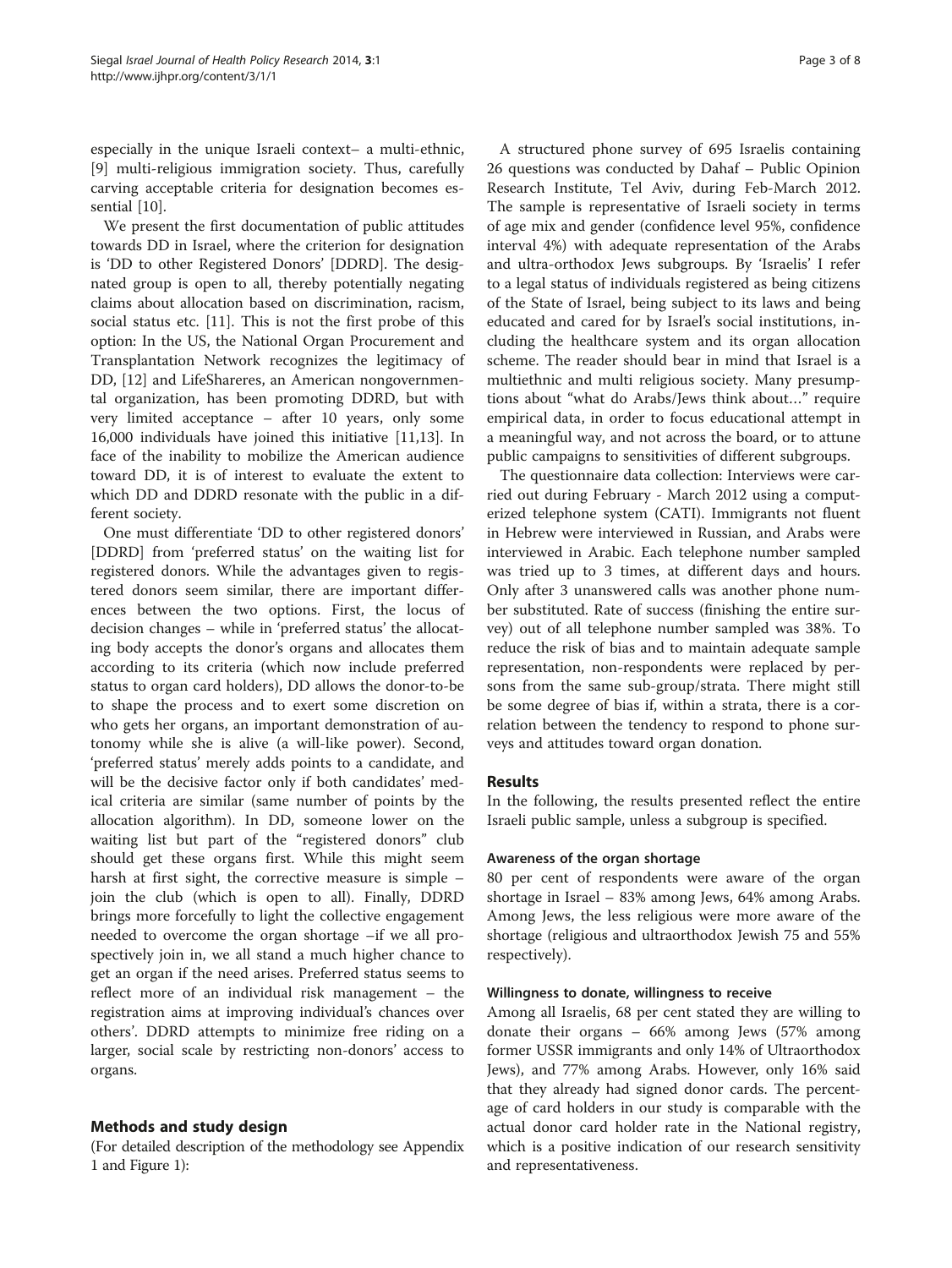<span id="page-3-0"></span>Unsurprisingly, 85% of the entire sample stated their interest in receiving an organ if the need arises. It is particularly noteworthy that 65% of those who stated their refusal to donate were still interested in receiving organs.

# Attitudes towards priority status offered to registered donors

Among the entire sample, 55 per cent of the sample reported they have heard about the new law offering priority to registered donors. The comparable figure was only 38% among orthodox Jews, with no differences between former USSR immigrants or Arabs. Among the respondents who had not yet signed a donor card (84%), an important target for mobilization efforts, 44% stated that the law increased their willingness to donate, while 31% stated that it did not have this effect. The increase is noted primarily among those who did not sign a donor card but who have stated earlier that they are willing to donate their organ, and not among those who are unwilling to commit to donation (modest effect).

# Attitudes towards designated donation to other registered donors

64 per cent of the sample felt that DD to others registered as donors is justified (see Table [1](#page-4-0)). Remarkably, the support was significantly higher in the Arab group (84%), and lower in the religious and ultraorthodox Jewish groups (52% and 50% respectively).

In respect to partial DD to a family member in need, 81 per cent found it justified (92% of Arabs, 72% Ultraorthodox Jewish respondents).

Assessing the impact of DD on the willingness of our sampled participants to sign a donor card among respondents who have not done so thus far, 52% stated it will significantly increase their willingness to sign (27% greatly increase, 25% increase). Importantly, another 28% stated that DD will not increase nor decrease their willingness to sign a donor card (thus DDRD does not seem to create a backlash). Breaking down the impact of the possibility to designate organs per group, DDRD had a positive effect on 44% of the Jewish population (20% greatly increase, 24% increase); 80% of the Arab population (51% greatly increase, 29% increase); and 44% in

| 1.                            | The need for organs in Israel                                                    |  |
|-------------------------------|----------------------------------------------------------------------------------|--|
| 2.                            | The willingness to donate organs after death                                     |  |
|                               |                                                                                  |  |
| 3.                            | Did you sign a donor card?                                                       |  |
| 4.                            | Support for preferred status for donor card holders                              |  |
| 5.                            | Does preferred status increase willingness to donate                             |  |
| 6.                            | Opinion re Directed Donation                                                     |  |
|                               | "a new law is being proposed that allows individuals who sign a donor card<br>a. |  |
|                               | to direct their post mortem organs to other individuals who have also signed a   |  |
|                               | donor card. Only if no match is found in the group of donor card signers,        |  |
|                               | these organs will be offered to others. Do you find this proposal fair and/or    |  |
|                               | just?"                                                                           |  |
| 7.                            | Does DD increases willingness to donate                                          |  |
| 8.                            | Specific scenarios of DD:                                                        |  |
|                               | a. to a family member                                                            |  |
|                               | b. to others who have signed donor cards                                         |  |
|                               | other categories<br>c.                                                           |  |
| 9.                            | Is altruism in organ donation important?                                         |  |
| 10.                           | Do preferred status or Directed donation harm the altruism principle             |  |
|                               | 11. The willingness to be a recipient                                            |  |
| Figure 1 Main items surveyed. |                                                                                  |  |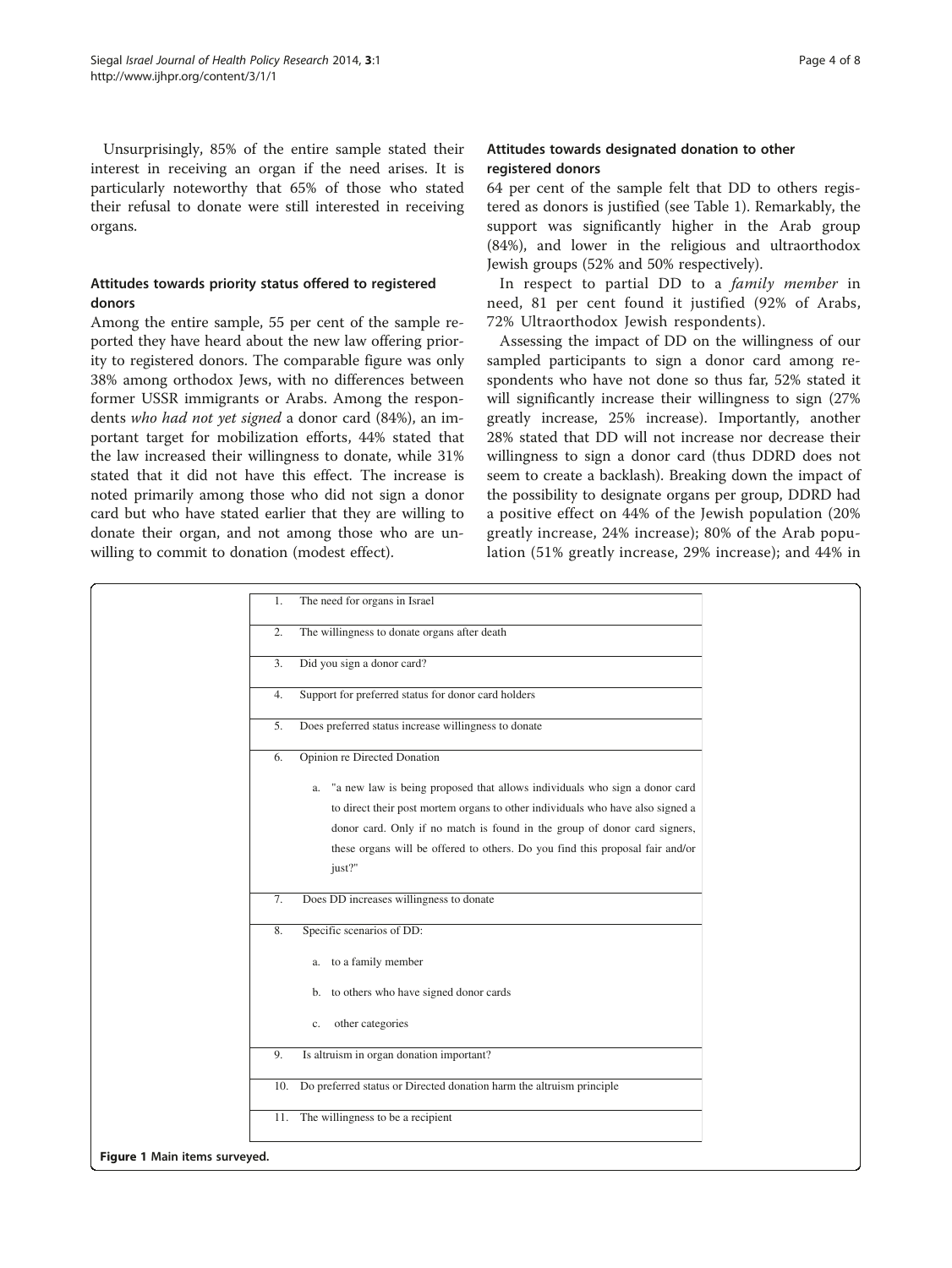<span id="page-4-0"></span>Table 1 Attitudes towards designated donation to other registered donors [DDRD] (%)

|                       | All |     | Arabs Secular<br>Jews | Religious<br>Jews | Ultraorthodox<br>Jews |
|-----------------------|-----|-----|-----------------------|-------------------|-----------------------|
| Highly justified      | 22  | 25  | 25                    | 18                | 13                    |
| Justified             | 42  | 59  | 40                    | 34                | 37                    |
| Not justified         | 18  | 9   | 19                    | 22                | 19                    |
| Highly unjustified 11 |     |     | 10                    | 21                | 14                    |
| No answer             |     | 6   | 6                     | 5                 | 17                    |
| Total (%)             | 100 | 100 | 100                   | 100               | 100                   |

the Former USSR group (11% greatly increase, 33% increase).

Reasons for objecting to DD (29% of the entire sample) – 38% of those objecting DD stated that allocation should be based solely on medical needs, 25% felt that potential donors who would donate without signing a card should not be disadvantaged, 27% stated it is unfair/unethical (without specifications), and 1% stated that the willingness to donate should remain without consideration.

# **Discussion**

DD allows the prospective donor to exert some degree of control over his organs [\[14](#page-7-0)]. The practical implications of such an authority was evaluated by our survey. The results demonstrate that abiding to donors' wishes can augment the number of potential donors, most notably in the Arab population of individuals who have thus far refrained for registering their consent to donate (80%). Thus, from a utilitarian perspective it is warranted.

However, a policy must also meet other requirements, including practicality, political feasibility and ethical scrutiny. In this article I shall consider the ethical issues, leaving the issues of practicality and political feasibility to others. This being said, the survey results play at least two important roles: they strengthen the case for DDRD by showing that it would be likely to increase organ donation rates. Our findings are particularly important in light of the discouraging US experience with Lifeshares. One might speculate that the lack of endorsement by the government plays a chilling effect on the willingness of individuals to join a private initiative in a delicate matter such as post mortem organs. They also increase our confidence in the political feasibility of the proposed change, as they demonstrate public support for it.

Ethical objection to DD rests on the following arguments: First, organs should be allocated based solely on objective medical criteria, which in turn reflects a perception of an altruistic donation and allocation system where the donor is permitting social agents (allocation committees) to administer just distribution of a scarce collective good. DDRD introduces a motivating factor

(which restrict access to those who refuse or fail to participate in the consenting pool), which could be regarded as harming altruism, a notion strongly reigning in the organ donation discourse [\[15\]](#page-7-0). Second, the direct result of allowing DD is a discriminatory system, as it gives some individuals or groups (based on the type of designation at work) better access to a limited resource [\[16](#page-7-0)]. The downstream effect could be social segregation or even alienation, if patterns of cooperation or shirking would be grouped-based.

Such claims raise serious issues and require due attention. However, I would argue that most of them are not applicable under a well-intended, well-structured DD scheme, such as DDRD – directing my organs to peers who have chosen to undertake (if and when it becomes relevant) the same act of donation. First, Western bioethics adheres strongly to individual autonomy. Allowing individuals to designate their estate (use my money for X or Y) or to some extent their organs (to other registered donors) seems to be an act that extends individual autonomy in yet another regard. Indeed, our insistence on 'consent to donation' as oppose to 'routine removal' of cadaveric organs [\[17,18](#page-7-0)] is closely aligned with such recognition. Arguing that organs should be allocated solely on some socially agreed-upon criteria is strongly promoting the idea that my organs are actually a collective good. If this is the case – our loyalty to individual consent (opt in) should be diminished altogether, allowing some external interest (saving life, avoiding suffering, and reducing expenses) to have their say. In addition, we allow live donors to designate their organs as part of their autonomy, and it is hard to justify a complete retraction from some sort of individual's control over his post-mortem organs (some retraction is defensible, as the live donor is putting himself at physical risk).

Second, altruism should be an ideal guide in many policy-making. However, a more realistic stance should reflect the understanding of the power and limitations of altruism. Indeed, the current deficiency is a vivid testimony to the insufficient clout of a strict "altruismdriven" scheme. Moreover, at the outset, it is not clear that DD, and especially DDRD ('DD to other registered donors') is actually harming altruism. The ability to direct one's organs does not constitute an overt consideration, and a remote "benefit" to a donor (fulfilling his designation), especially in the circumstances of partial DD, seems over-righteous. In addition, it is almost impossible to assess "altruism" of donors under current policies (e.g., do we really question live donation among family members even though ample evidence point to near-coercion states in some cases?). Moreover, altruism has a negative impact on free riders – if all stand to benefit, some (or many) need not carry any burden, even though they would have opted-in if the stakes were high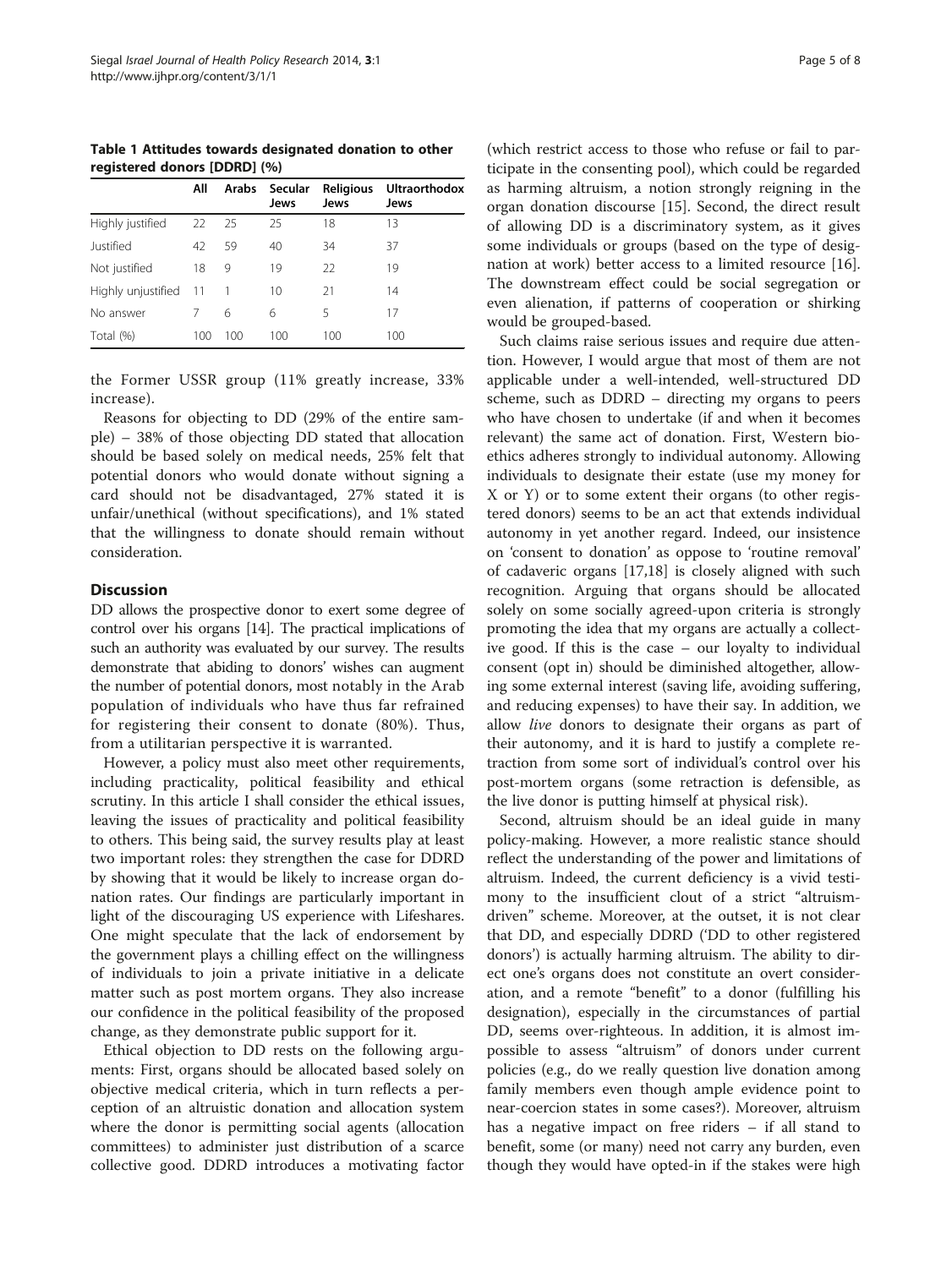<span id="page-5-0"></span>enough (i.e. the risk of being ineligible to receive an organ). The important contribution of DDRD is to reinforce the idea of "reciprocal altruism"— a public recognition of reciprocal obligation and interdependency in the transplantation domain ("we can all have a much higher chance of getting an organ if we all remain in the consenting pool") that has been obscured by decades of exclusive emphasis on altruism and the "gift of life" [[1](#page-6-0)].

Finally, the risk of discrimination must be confronted. DD is limited and directed towards sustaining donation —the permitted designated recipient groups refers to a group that is open to all, irrespective of social status, wealth, race, religion and similarly frowned upon criteria. For that very reason, DDRD should not be applied to minors or non-competent adults— they would be included in the eligible recipient group, as they should not be disadvantaged due to the inactions/omission of their guardians. Our suggested criterion is positively related to donation (i.e. not a whim or mal-intended) and is truly fair, as all Israeli citizens enjoy a national health care (unlike the American case, where all can be donors but only those with adequate insurance stand to receive organs). Thus, DD of one's organs to the group of people like her, who agreed to share their organs, seems to me less objectionable.

As stated earlier in the introduction, DD to other registered donors [DDRD] is different from 'preferred status' on the waiting list for registered donors. While 'preferred status' only adds some points to a candidate, and will be the decisive factor only if both candidates' medical criteria are similar, DD gives priority to someone lower on the waiting list, but who is part of the "registered donors" club. The corrective measure is simple – join the consenting club which is open to all. In such a scheme, DDRD could minimize free riding (accepting without willing to donate) by restricting access to organs to non-participants. In our study, 44% stated that preferred status increases their willingness to donate, and 64% felt that way about DDRD. It seems safe to assume that without the existence of 'preferred status' (which already advantages to some extent prospective donors), the effect of introducing DD could have been even higher.

Legal scrutiny of DD through the prism of current laws of the State of Israel is beyond the scope of this article and was presented in our recent project [[19\]](#page-7-0). Suffice is to say that the gamut of laws pertaining to organ donation, healthcare rights, patients rights, and the Basic Laws on human rights do not preclude DD. Designated donation is permitted in live donation, and the Transplantation Law of 2008 does not ban deceased DD.

# Conclusion

Ideally, organ recovery policy would be grounded in a strategy that heralds and enhances cooperation (presumed

consent) with an opportunity to opt out [\[20\]](#page-7-0). However, we now have a model of individual disposition based on an opt-in legal framework. DD represents a fascinating case study with the potential for a clash between personal choices (and the right for self-determination in life and upon death) on the one hand, and on the other hand social interests and values such as equality, parity and justice in policy making [\[14\]](#page-7-0). This paper provides needed data and normative arguments to support an allocation scheme that allows DDRD, where individual preferences that promote just sharing of the burden of donating organs as well as the benefits of transplantation medicine are respected, and that is likely to produce a higher proportion of prospective donors.

While beneficial in the short run, this approach could be problematic in the long run if it reinforces the existing moral and legal autonomy-driven model. If the DD approach were adopted, it should be understood and portrayed as a transition step toward a more communitarian model, and as a signal of solidarity of sharing of the organs as a public good rather than as an exercise of a quasi-property right (i.e., a limited right to decide over organ donation without a right to generate other gains), similar to the right given to the family to authorize or decline organ donation [[1\]](#page-6-0). Indeed, the wished-for designated group should be as large as possible – hopefully the entire population. To this end, the legislator should opt for a legal rule that would make most people participate in the consenting pool. Identifying such a target points to the presumed consent/opt out default [[1](#page-6-0)[-18](#page-7-0)]. Finally, caution should be employed when attempting to generalize the results of the Israeli case to other societies. While the ethical analysis may stand ethical scrutiny, demonstration surveys in other countries are needed to assess the social support in each society.

#### Appendix 1

#### Research populations and samples

The population was defined as "all Israeli adult (age 18+) who are citizens". Age distribution is represented in

|  |  |  | <b>Table 2 Age distribution</b> |  |
|--|--|--|---------------------------------|--|
|--|--|--|---------------------------------|--|

| Percentage of respondents | Age group |  |
|---------------------------|-----------|--|
| 9.9                       | $18 - 21$ |  |
| 8.2                       | $22 - 25$ |  |
| 11.0                      | $26 - 30$ |  |
| 21.8                      | $31 - 40$ |  |
| 16.0                      | $41 - 50$ |  |
| 14.4                      | $51 - 60$ |  |
| 6.6                       | $61 - 65$ |  |
| 12.2                      | 66+       |  |
| 100%                      | Total     |  |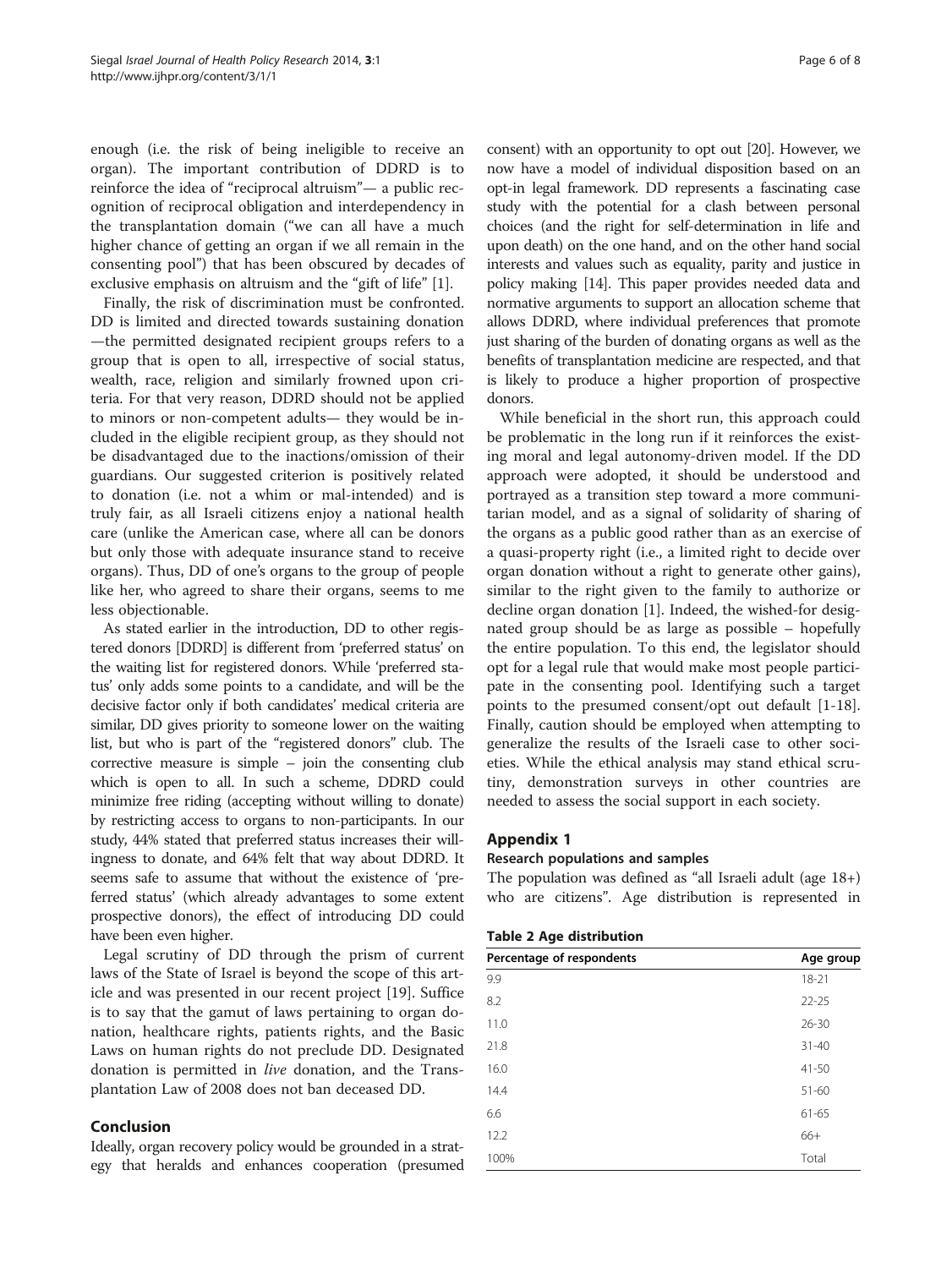<span id="page-6-0"></span>Table [2](#page-5-0). From this population a representative sample of 700 interviewees was drawn. The sample was drawn using strata sampling method. Strata was defined by the following criteria: 1) Sector - Immigrants from the former Soviet Union that arrived in Israel since 1990 (hereafter cited as "immigrants"), Ultra orthodox Jews, Jewish residents in the West Bank (Settlers), Kibbutz members, other Jews, Arabs); 2) Characteristics of town of residence (Geographical area and size of town, according the categorization of Israeli CBS); 3) Gender. Sample size defined by Israel population (8 million), confidence level 95%, confidence interval 4%.

Sampling immigrants applied the following additional criteria: 1) Republic of origin (Christian Vs. Islamic republics); 2) Year of immigration. Sampling in the Arab sector applied additional criteria: 1) Profile of town of residence; 2) religion: Moslem, Christian and Druze. From each stratum a random sample was drawn. Each stratum was presented in the sample according to its proportion in the population.

#### The questionnaires

The structured questionnaire contained 26 questions. It was translated to Russian and Arabic, and checked by back translation from Russian/Arabic to Hebrew. The original translation and the back translation were made by different persons.

#### Data collection

Interviews were carried out by during February - March 2012 using computerized telephone system (CATI). Immigrants not fluent in Hebrew were interviewed in Russian, Arabs were interviewed in Arabic. Each telephone number sampled was tried up to 3 times, at different days and hours. Only after 3 unanswered calls a substitute number was addressed. In cases of refusal, the "convincing efforts" adopted by Dahaf institute were administered. Interviewee who wanted to terminate the interview before completing the questionnaire was asked for his permission to address him later or the next day to complete the interview. Rate of success out of all telephone number sampled was 38%. To avoid bias and to maintain adequate sample representation, non-respondents were replaced by persons from the same sub-group/strata.

#### Instructing the interviewers

All interviewers were face-to-face instructed in groups of up to 20 interviewers. Instruction was carried out in the following stages: Each interviewer read the questionnaire. One of the interviewers served as a "pretending interviewee" and was interviewed in front of the other interviewers. The pretending interviewer was instructed to give the real interviewer problematic responses (ask difficult questions, give contradicting answers, criticize the questionnaire, etc.). The instructor summarized all the problematic points and instructed the interviewers how to deal with them. The first 3 questionnaires of each interviewer were checked before proceeding with work. The check referred mainly to missing data or contradictions. Upon completion of data logical checks were carried out. During actual interviews, interviewers were monitored. An interviewer didn't know when the supervisor was monitoring him. After the interviewer completed relevant questionnaire, the supervisor addressed him and presented corrections, if required.

#### Controlling order-effect bias

A preliminary evaluation of possible order effect (were the sequence of items in a survey influences the responder's attitudes) was carried by Dahaf's statistical team. The pilot version was tested for such sequencing effect. To de-bias possible effect, identified questions were introduced in random sequence.

#### Competing interests

The author declares that he has no competing interests.

#### Author information

GIL SIEGAL, MD, LLB, SJD is a surgeon and a health law professor with the University of Virginia School of Law, Ono Academic College's Center for Health Law and Bioethics, and the Gertner Institute for Health Policy and Epidemiology. Siegal is the Editor-in-Chief, Journal for Health Law & Bioethics (Heb). He received his medical and law degrees from Tel Aviv University and a Doctorate in Law from the University of Virginia.

#### Acknowledgments

The author wishes to thank Adv. Adi Fridman for her research and commitment to this study, and Neomi Siegal, Jacob Nussim, Richard Bonnie and participants of the Israel National Institute for Health Policy and Health Services Research workshop for commenting on the paper. Finally, 3 anonymous reviewers and the editorial team of the IJHPR made this paper much better, and I am in their debt.

Supported by the Israel National Institute for Health Policy and Health Services Research (NIHP) [Grant r/39/2011].

#### Author details

<sup>1</sup> Center for Health Law, Bioethics and Health Policy, Kiryat Ono College, Kiryat Ono, Israel. <sup>2</sup>Gertner Institute for Epidemiology and Health Policy Ramat Gan, Israel. <sup>3</sup>School of Law, University of Virginia, Virginia, USA

#### Received: 29 April 2013 Accepted: 4 November 2013 Published: 23 January 2014

#### References

- 1. Siegal G, Bonnie RJ: Closing the organ gap. J Law Med Ethics 2006, 34:415–423.
- 2. Council of Europe Transplant Newsletter International figures on organ donation and transplantation 2011. 2013. [https://www.edqm.eu/site/](https://www.edqm.eu/site/Newsletter_Transplant_Vol_16_No_1_Sept_2011pdf-en-30686-2.html) [Newsletter\\_Transplant\\_Vol\\_16\\_No\\_1\\_Sept\\_2011pdf-en-30686-2.html](https://www.edqm.eu/site/Newsletter_Transplant_Vol_16_No_1_Sept_2011pdf-en-30686-2.html) (last visited Nov 1, 2013).
- 3. Sperling D, Gurman GM: Factors encouraging and inhibiting organ donation in Israel. J Bioethical Inq 2012, 9:479-497. For the latest figures see<http://tpm.org/>. Accessed July 13, 2013.
- 4. declarationofistanbul.org: [http://www.declarationofistanbul.org/index.php?](http://www.declarationofistanbul.org/index.php?option=com_content&view=article&id=267:israel-transplant-law-organ-transplant-act-2008&catid=83:legislation&Itemid=130) [option=com\\_content&view=article&id=267:israel-transplant-law-organ-transplant](http://www.declarationofistanbul.org/index.php?option=com_content&view=article&id=267:israel-transplant-law-organ-transplant-act-2008&catid=83:legislation&Itemid=130)[act-2008&catid=83:legislation&Itemid=130.](http://www.declarationofistanbul.org/index.php?option=com_content&view=article&id=267:israel-transplant-law-organ-transplant-act-2008&catid=83:legislation&Itemid=130) Accessed July 13, 2013.
- 5. Lavee J, Ashkenazi T, Gurman G, Steinberg D: A new law for allocation of donor organs in Israel. Lancet 2010, 375:1131–1133.
- 6. Quigley M, Wright L, Ravitsky V: Organ donation & priority points in Israel: an ethical analysis. Transplantation 2012, 93:970–973.